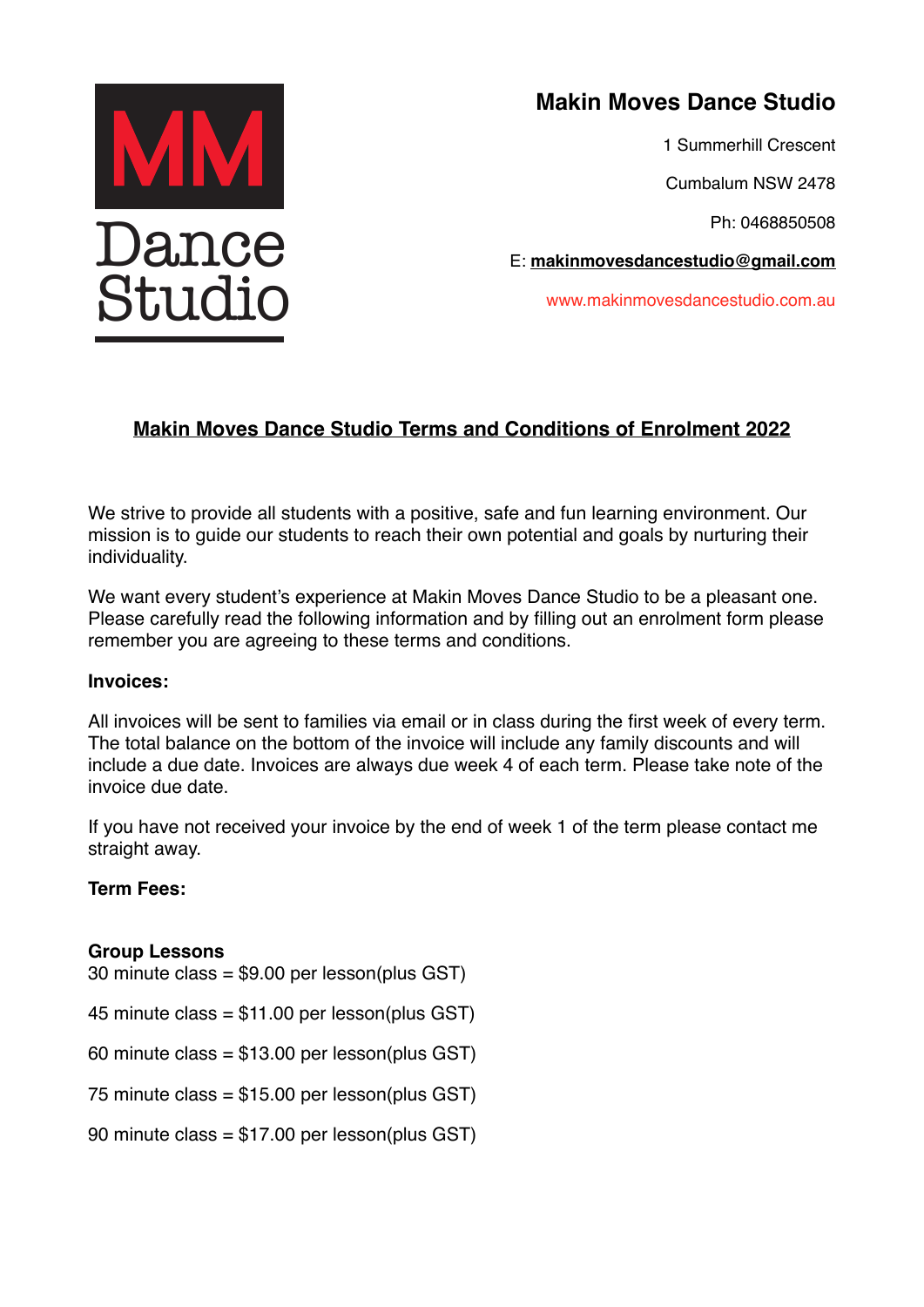# **Solo/Private Lessons**

30 minute private = \$30.00(plus GST)

45 minute private = \$45.00(plus GST)

60 minute private =  $$55.00$ (plus GST)

# **Duo Private Lessons**

30 minute private = \$18.00 PER STUDENT (plus GST)

45 minute private = \$24.00 PER STUDENT (plus GST)

# **Trio Private Lessons**

30 minute private = \$12.00 PER STUDENT (plus GST)

45 minute private = \$16.00 PER STUDENT (plus GST)

. a) All students are required to pay for the full dance term. We do not except payment week to week.

. b) If fees are not paid by the due date they will have all family discounts removed and a late fee will incur. I do understand financial issues can happen, if you are having problems paying your invoice by the due date please contact me to workout a payment plan prior to your invoice due date.

. c) If fees are overdue and have not been paid up to date by the end of the term then the students enrolment will be cancelled until fees are paid in full.

. d) As fees are charged for all weeks of that term we encourage students to attend all classes in order to get their moneys worth. Invoices will not be adjusted in the event of classes missed. I do however understand that in some circumstances this may be necessary, please contact me in advance if you wish to discuss missed classes.

#### **Private lessons:**

If we receive reasonable notice that a student is not able to attend their private lesson our teachers will do their best to arrange a catch up lesson. Only ONE catch up lesson per term will be provided. Teachers are still being paid for their time even if you are unable to attend the class, for this reason we can only provide one catch up lesson per term. This rule applies to all solo, duo and trio privates.

#### **Family Discounts:**

Families doing 2 - 4 classes a week will receive 5% off their fees Families doing 5 or more classes a week will receive 10% off their fees. This is our way of thanking you for your business. Discounts only apply when fees are paid by the due date. Any late fees will not be eligible for a discount and your full term fees will be due.

Please note discounts do not apply to private lessons or enrolment fees.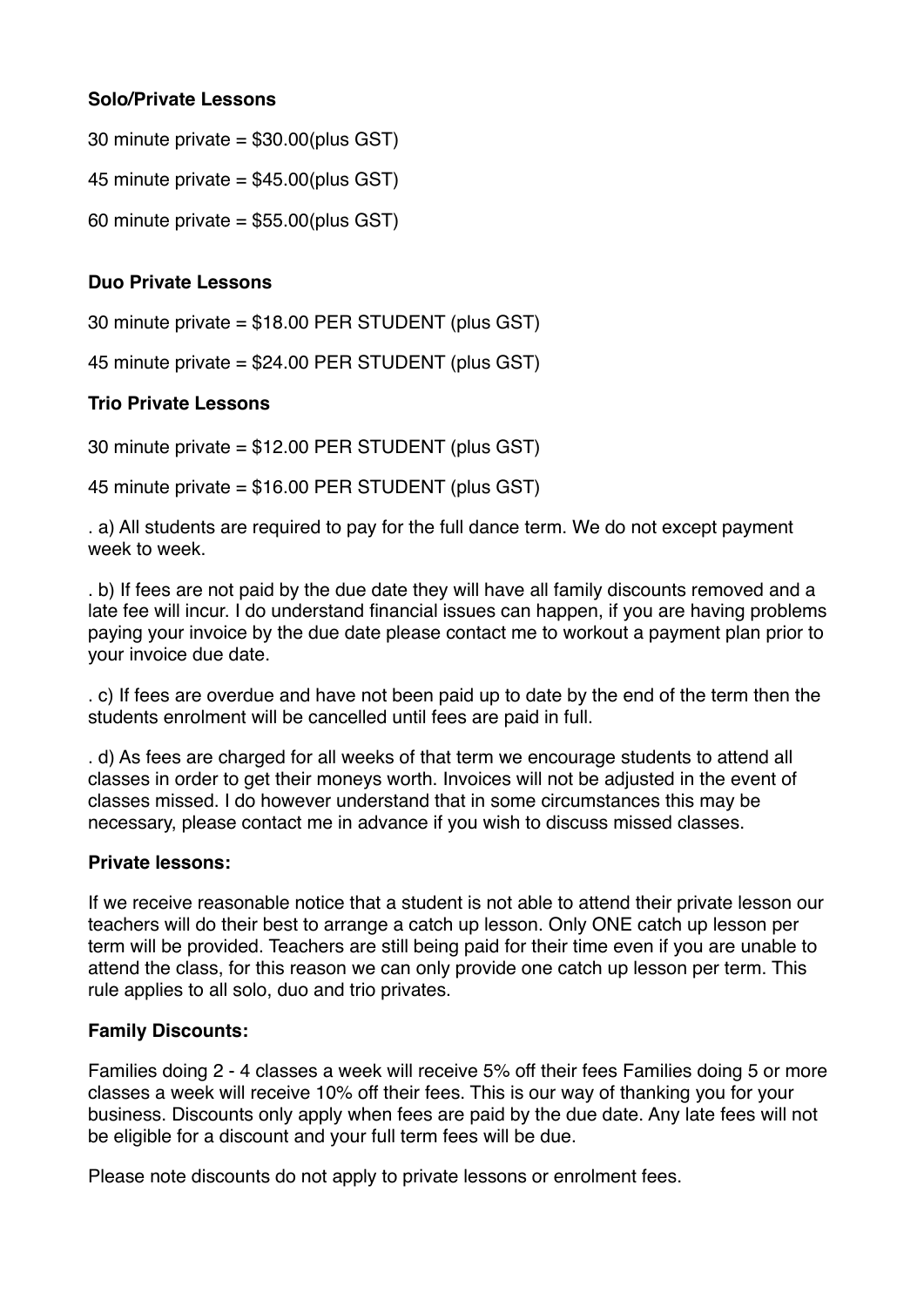# **Enrolment:**

An enrolment form must be filled out for each student, there is a \$15.00 enrolment fee for each student. This fee covers insurances and administration. Enrolment is valid for a full dance year and expires at the end for term 4 every year. Students will need to re enrol the following year. You are able to cancel your enrolment at any time however fees will be due up until the date in which you notify us of enrolment cancelation.

If enrolment is cancelled by you or by us as a result of fees not being paid the enrolment fee is non refund- able in all circumstances.

# **Uniform/Dress Code:**

Students are required to abide to a general dress code during classes. This will be detailed in your first newsletter once your enrolment form has been submitted.

#### **Student and Parent Behaviour:**

Students are expected to treat other students, parents and teachers with respect at all times. Bullying will not be tolerated. Any incidences of bullying will be taken very seriously and addressed immediately.

Parents are required to remain out side of the studio during class times as voices travel loudly in the studios and young students are easily distracted. Exceptions are made for our very young Tiny Tots classes(2+3 years). We will have parent days through out the year when parents are invited to watch the classes. Parents are expected to treat students and teachers with respect at all times. Bullying by parents towards teachers, students or other parents will also not be tolerated.

#### **First Aid:**

All of our teachers have completed up to date first aid certificates. By agreeing to the terms of enrolment you are permitting staff to administer first aid to your child in the event that it is necessary. Parents/Guardians or emergency contacts will be notified in the case of an emergency. As dance is a physical sport Makin Moves Dance Studio and teachers can not be held accountable for injuries that occur before, during and after classes.

#### **Contact:**

As dance is a physical form of exercise and it is sometimes necessary for teachers to engage in physical contact with students as a teaching tool. Permission is therefore given for teachers to engage in this contact under appropriate circumstances in order to display technique, adjust body alignment, adjust posture etc.

#### **Teachers:**

All MMDance teachers hold current Working with children police checks. All of our staff are qualified/experienced dance teachers who adherer to our high standards of care and training for all students.

#### **Photography and Video Release:**

I give permission for my child to have their photograph / video taken during Makin Moves Dance Studio lessons or events. I also give permission to have this record of their class